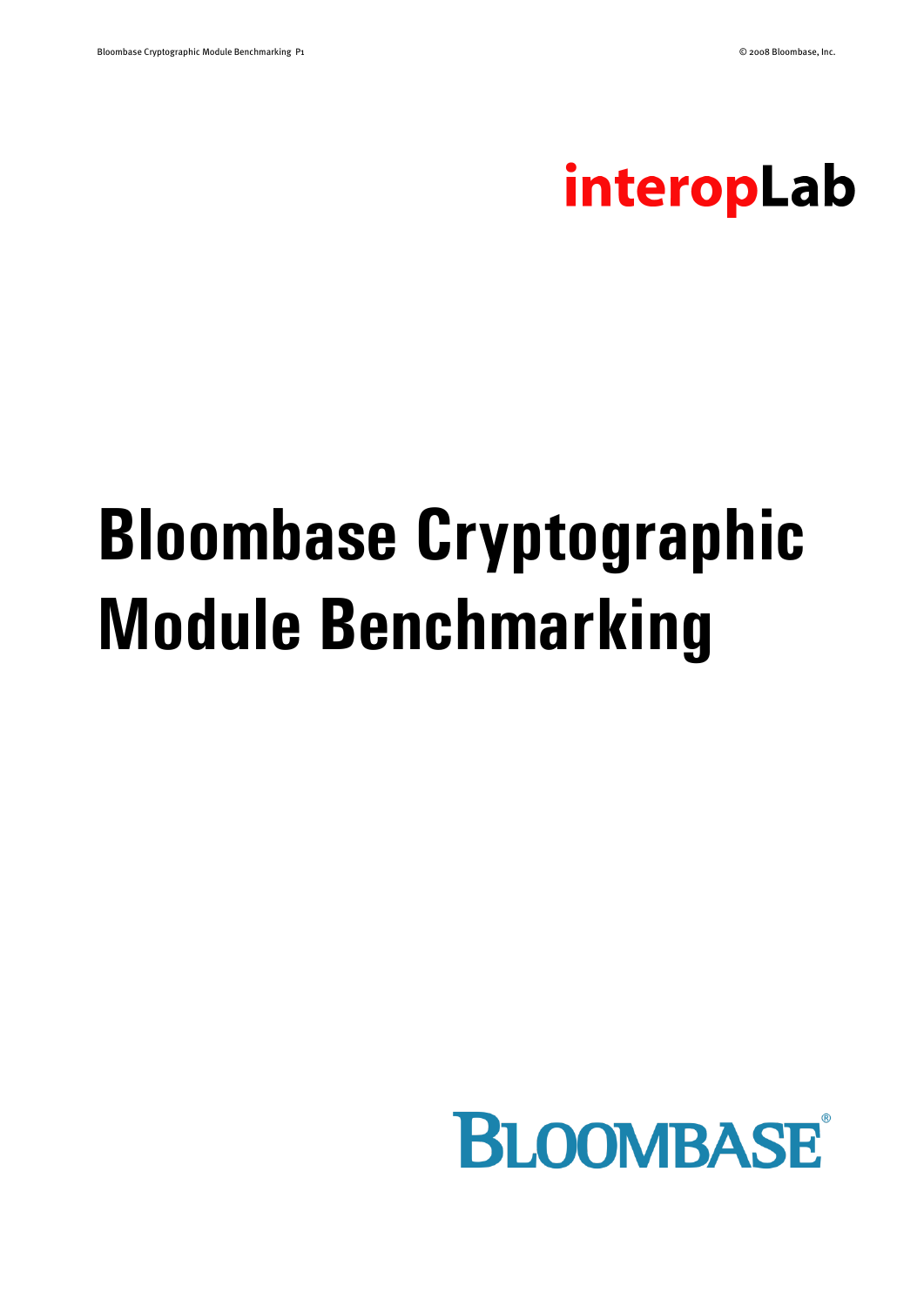Information in this document, including URL and other Internet Web site references, is subject to change without notice. Unless otherwise noted, the example companies, organizations, products, people and events depicted herein are fictitious and no association with any real company, organization, product, person or event is intended or should be inferred. Complying with all applicable copyright laws is the responsibility of the user. Without limiting the rights under copyright, no part of this document may be reproduced, stored in or introduced into a retrieval system, or transmitted in any form or by any means (electronic, mechanical, photocopying, recording, or otherwise), or for any purpose, without the express written permission of Bloombase.

Bloombase may have patents, patent applications, trademarks, copyrights, or other intellectual property rights covering subject matter in this document. Except as expressly provided in any written license agreement from Bloombase, the furnishing of this document does not give you any license to these patents, trademarks, copyrights, or other intellectual property.

This document is the property of Bloombase. No exploitation or transfer of any information contained herein is permitted in the absence of an agreement with Bloombase, and neither the document nor any such information may be released without the written consent of Bloombase.

#### © 2008 Bloombase, Inc.

Bloombase, Bloombase Technologies, Spitfire, StoreSafe are either registered trademarks or trademarks of Bloombase in the United States and/or other countries.

The names of actual companies and products mentioned herein may be the trademarks of their respective owners.

Tests in this report are carried out with support and sponsor of Advanced Micro Device Inc.

Document No.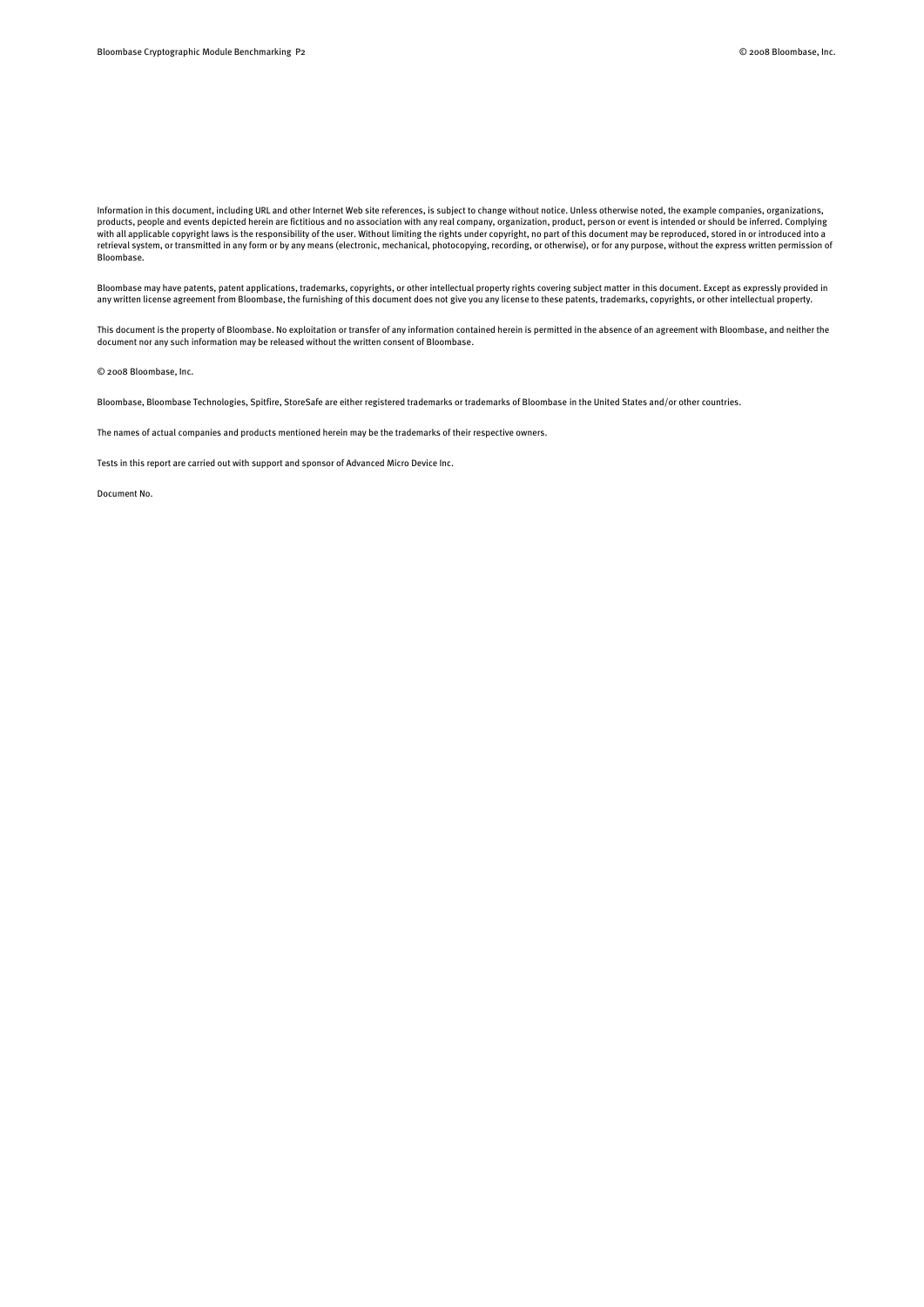## <span id="page-2-0"></span>**Contents**

| <b>Contents</b>                       |    |
|---------------------------------------|----|
| Overview                              |    |
| <b>Bloombase Cryptographic Module</b> |    |
|                                       |    |
|                                       |    |
|                                       |    |
|                                       | 8. |
|                                       |    |
|                                       |    |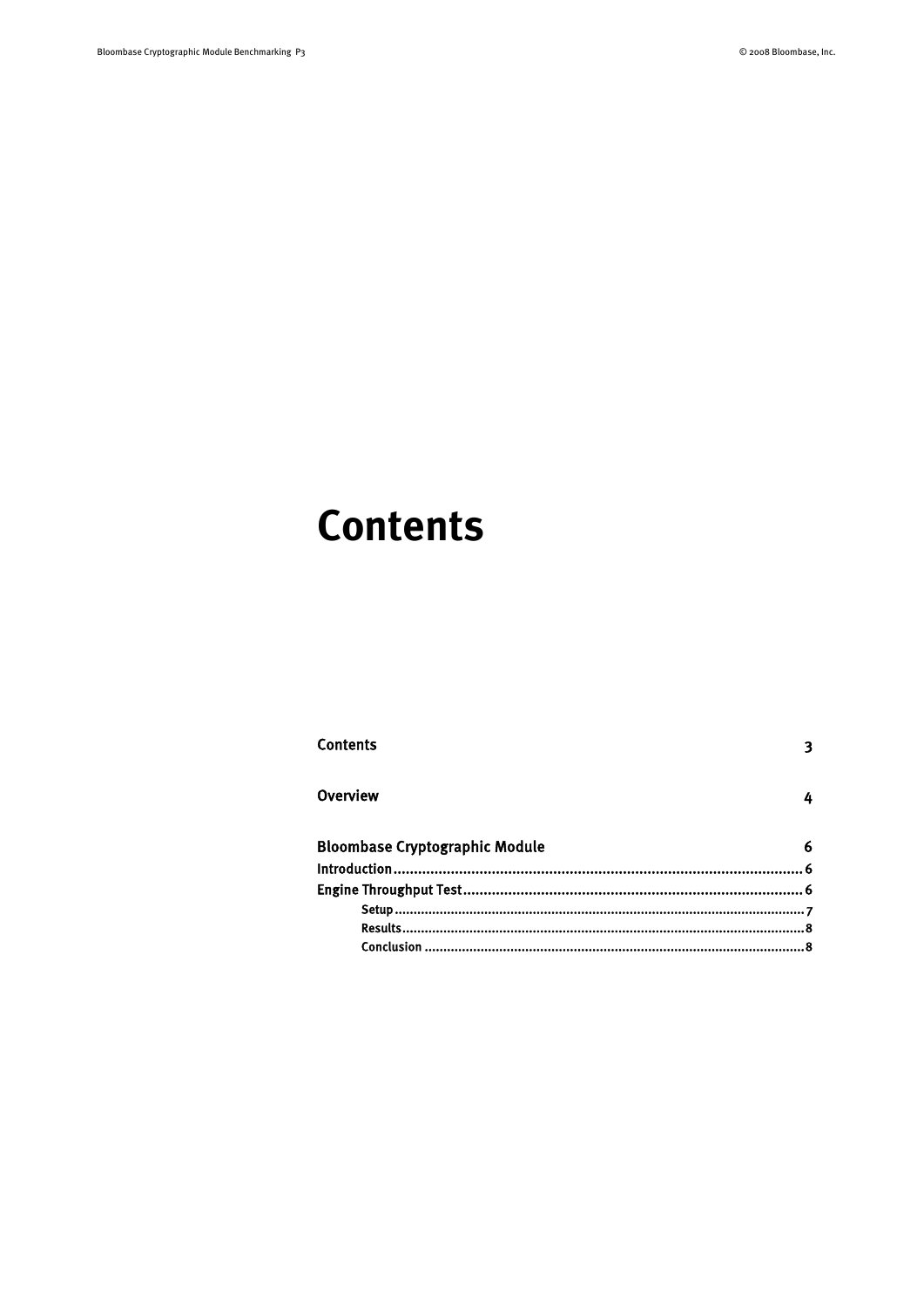### <span id="page-3-0"></span>**Overview**

Cryptography is commonly perceived as shuffling and coding of data which is wrong. Data shuffling refers to the process of altering the order of sequence of data in a systematic way. By reversing the disordering process, one regains the original contents. Obfuscation is a coding process of data against a pre-defined look-up table. Again, obfuscation can be undone if one gets hold of the contents of the look-up table.

Cryptography is comparatively much complicated than both data shuffle and obfuscation described above. Cryptography originates from the good old idea of keyand-lock to secure precious objects inside a compartment. Similarly, cryptography requires a pre-generated key which is a series of random data resembling ridges of a physical key while the mathematical operation – the cipher, resembling mechanics of a physical lock, a transfer function of both key and data-to-be-secured which turns confidential data (precious objects) into a meaningless vault (secured compartment).

Numerous ciphers have been invented, a few examples are Blowfish, RC2, DES, 3DES and AES, etc. They differ in the algorithmic process, key length requirement, strength, complexity, ease of hardware implementation, resource requirement, ability to work with streamed data, performance and efficiency. Regardless of level of cipher efficiency and cryptographic processing engine performance, cryptographic operations – encryption and decryption, must add a relatively amount of time in the course of storage network data communications.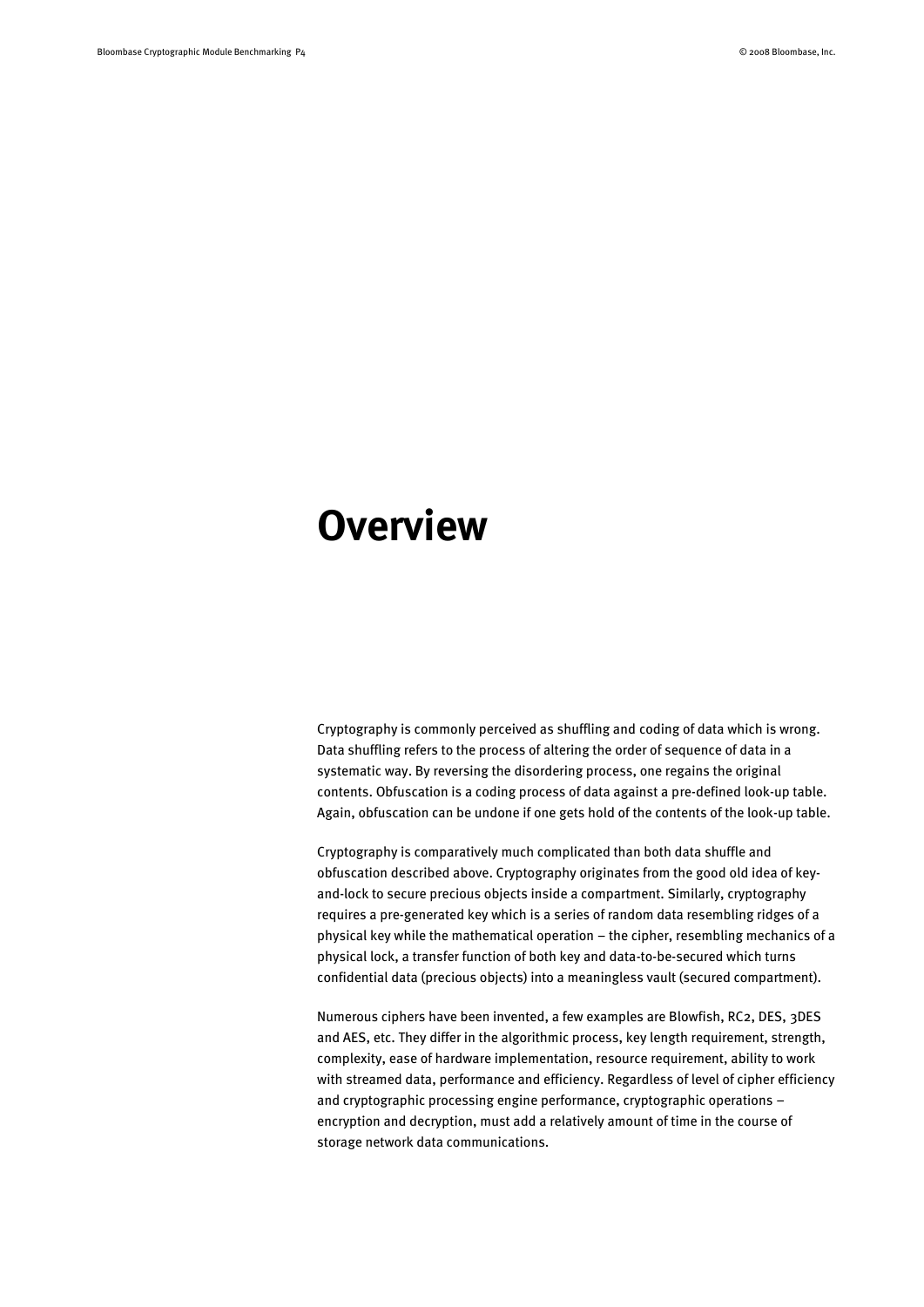This document quantifies and summarizes the cryptographic throughput of Bloombase Spitfire Cryptographic Module which is the core building component of Spitfire family of security servers.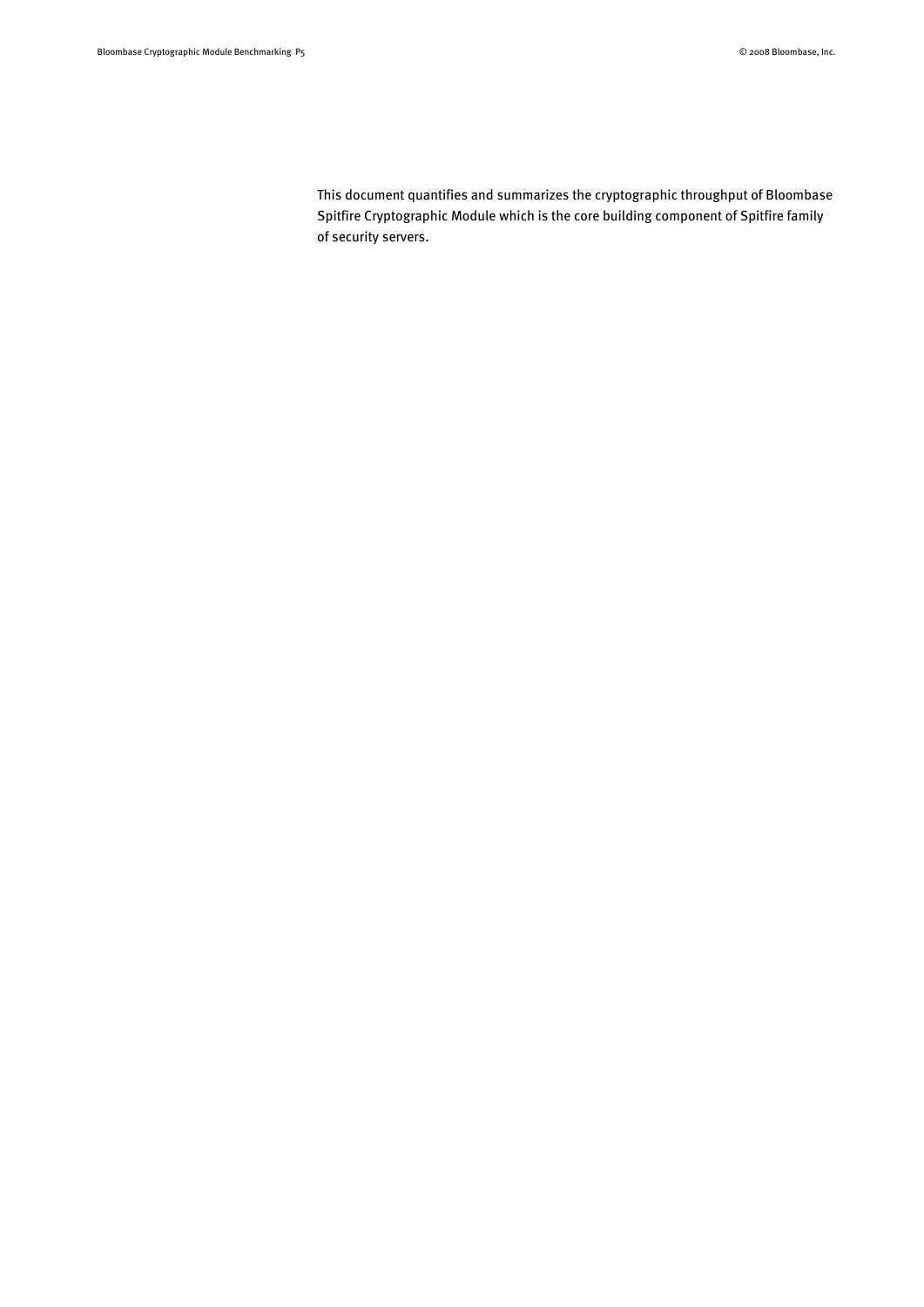# <span id="page-5-0"></span>**Bloombase Cryptographic Module**

#### <span id="page-5-1"></span>**Introduction**

This section of test aims to examine the maximum processing capacity of Bloombase Spitfire Cryptographic Module which is the main building block of entire Spitfire Security Platform. Spitfire Core Encryption Engine is a well-tuned and highly-optimized cryptographic software core which executes on Spitfire family of security servers.

#### <span id="page-5-2"></span>**Engine Throughput Test**

A manufacturer's engine throughput test is carried out on Bloombase Spitfire Cryptographic Module loaded onto a dual-AMD Opteron dual-core processor grid to obtain the maximum cryptographic processing power of the unit.

Regardless of application, storage devices, protocol, transmission media and transmission interfaces, multiple endless streams of random data are generated and fed into a Bloombase Spitfire Cryptographic Module for encryption and decryption using Advanced Encryption Standard (AES) cryptographic cipher by randomly generated 256-bit symmetric key.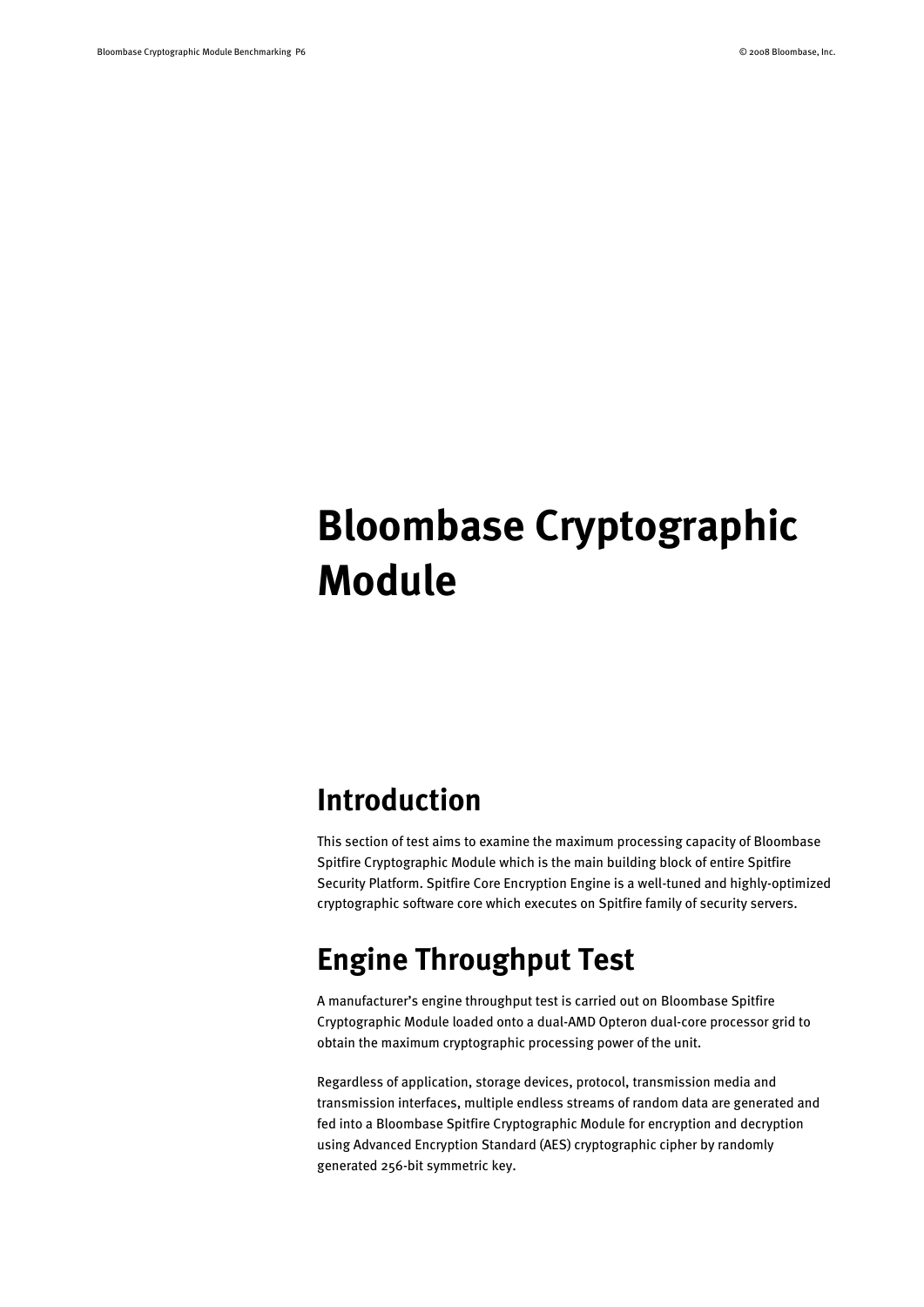#### <span id="page-6-0"></span>**Setup**

The following diagram shows the setup of this test. A Spitfire Core Encryption Engine is installed onto a system running on Spitfire OS which is a hardened and customized Linux of kernel version 2.6.11. Multiple plain random data streams are fed into for processing.





The following table summarizes the hardware configuration of Spitfire cryptographic appliance

| <b>Processing Unit</b>        | Dual AMD Opteron dual-core 265 with true 64-bit support                                     |
|-------------------------------|---------------------------------------------------------------------------------------------|
| <b>Main Memory</b>            | 2 GB                                                                                        |
| Persistence<br><b>Storage</b> | 4 GB Flash                                                                                  |
| <b>Operating System</b>       | Spitfire OS - Hardened and customized OS based on embeded<br>Linux of kernel version 2.6.11 |

Security specific setup is as follows

| <b>Bloombase Spitfire</b><br><b>Cryptographic Module</b> | Version 2.0                                                              |
|----------------------------------------------------------|--------------------------------------------------------------------------|
| <b>Encryption Algorithm</b>                              | Advanced Encryption Standard (AES) Cipher<br><b>Block Chaining (CBC)</b> |
| <b>Encryption Key</b>                                    | Software only                                                            |
| <b>Key Length</b>                                        | $256-bit$                                                                |
| <b>Number of Random Data</b><br><b>Streams</b>           | 4                                                                        |
| <b>Cryptographic Tasks</b>                               | encryption<br>decryption<br>٠                                            |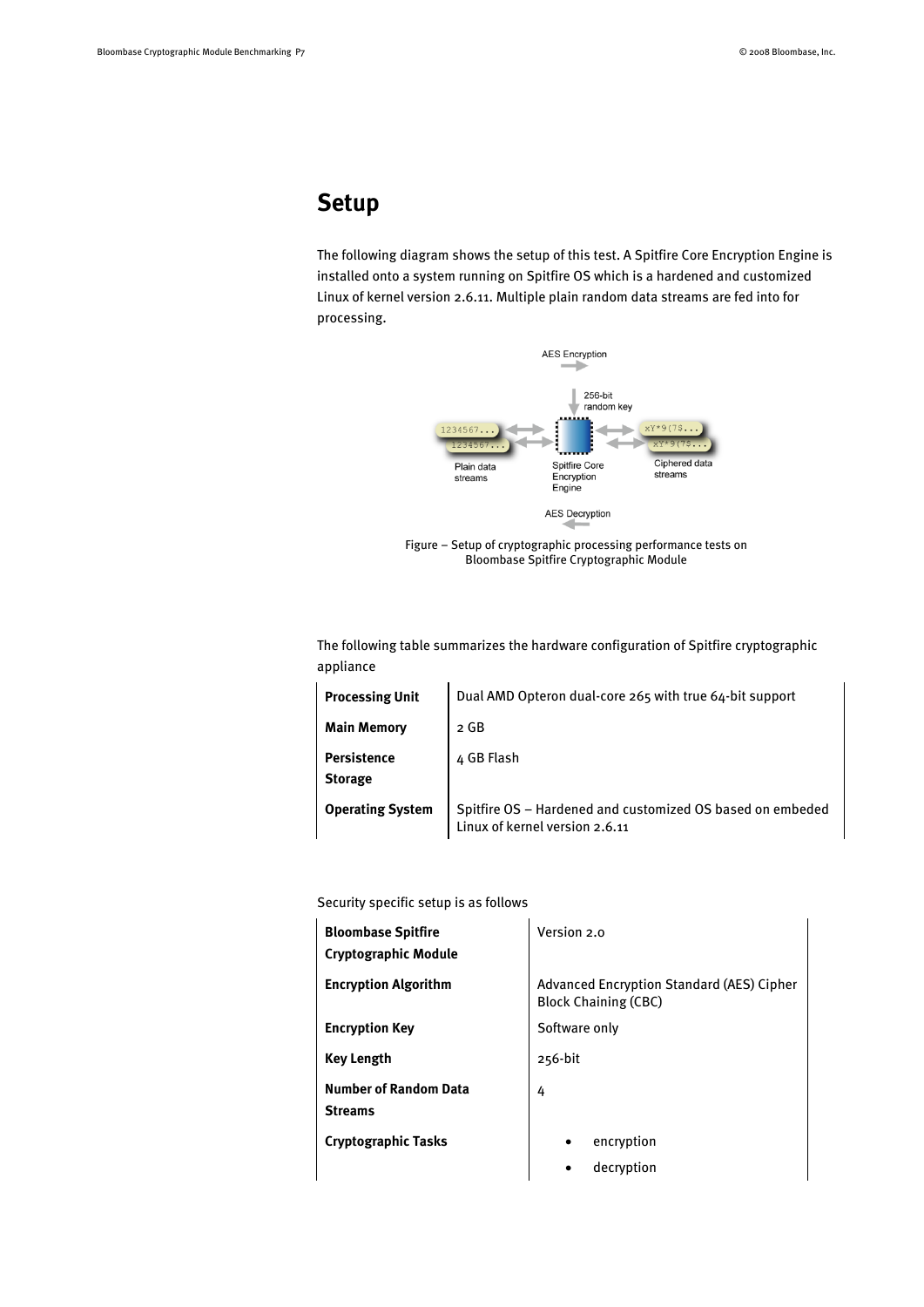Spitfire Core Encryption Engine actively pulls in random data from input stream which is a random number generator. Ciphered data are outputted and encryption throughput is measured simply as the ensemble of ciphered data output rates.

Decryption performance tests, on the other hand, require more sophisticated technique because input data are supposedly ciphered data which cannot be randomly generated, or decryption will fail immediately due to unexpected runtime errors. To enable data be decrypted without error, ciphered data previously outputted as results of encryption are temporarily stored on memory. Decryption process intakes ciphered input from memory and again, decrypted output data rate measured and summed yielding overall decryption throughput rate.

#### <span id="page-7-0"></span>**Results**

10 rounds of encryption and decryption tests are carried out successfully without error and throughput measured and averaged.

Results are summarized in below table

| Decryption (Gbps) |
|-------------------|
| 4.7213            |
|                   |

Results are plotted as follows



Figure – Bloombase Spitfire Cryptographic Module Net Processing Throughput

Encryption and decryption both run at gigabit speed

<span id="page-7-1"></span>Encryption performs a little better (approximately 5%) than decryption

#### **Conclusion**

 Spitfire Cryptographic Encryption Engine running on dual AMD-Opteron module can encrypt and decrypt at rates of the same order of magnitude as current storage network communications speeds (1 Gbps, 4 Gbps, 8 Gbps